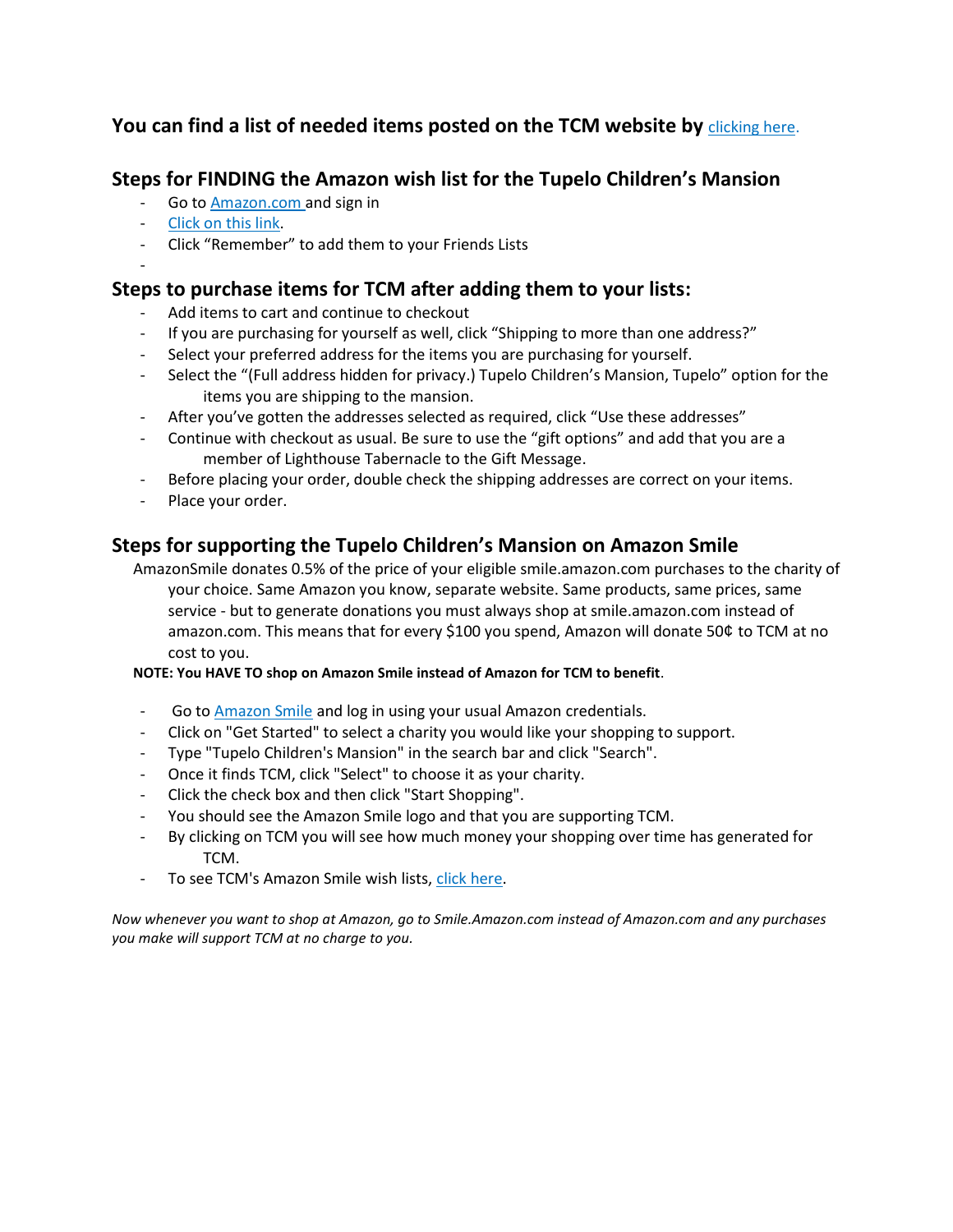## **The same steps as above, but with screenshots**

*Note: pictures are screenshots of the steps when followed on a Desktop Computer. For mobile applications (phones, tablets, etc), the steps are the same but things might look a little differently.* 

Go to Amazon.com and sign in



| Sign in<br>Email (phone for mobile accounts) |                       |
|----------------------------------------------|-----------------------|
| <b>Password</b>                              | Forgot your password? |
|                                              | Sign in               |

[Click on this link.](https://www.amazon.com/gp/aw/ls/ref=?ie=UTF8&%2AVersion%2A=1&%2Aentries%2A=0&lid=32GDFO0DIHDS9&ty=wishlist)

~~~~~~~~~~~~~~~~~~~~~~~~~~~~~~~~~~~~~~~~~~~~~~~~~~~~~~~~~~~~~~~~~~~~~~~~~~~~~~~~~~~~~ - Click "Remember" to add them to your Friends Lists



~~~~~~~~~~~~~~~~~~~~~~~~~~~~~~~~~~~~~~~~~~~~~~~~~~~~~~~~~~~~~~~~~~~~~~~~~~~~~~~~~~~~~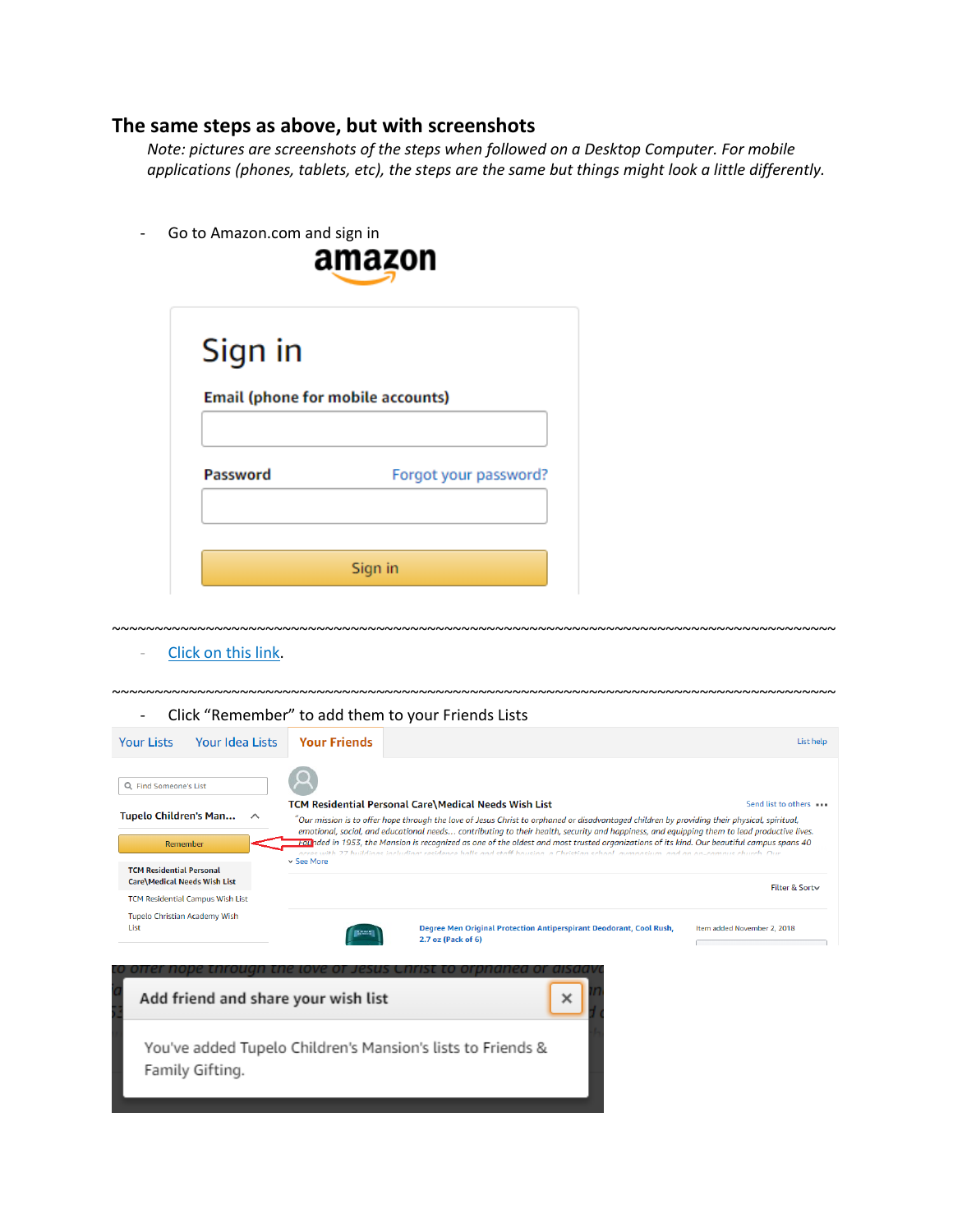- Add items to cart and continue to checkout
- If you are purchasing for yourself as well, click "Shipping to more than one address?", otherwise simply click "Tupelo Children's Mansion Gift Registry Address"

~~~~~~~~~~~~~~~~~~~~~~~~~~~~~~~~~~~~~~~~~~~~~~~~~~~~~~~~~~~~~~~~~~~~~~~~~~~~~~~~~~~~~

| amazon                                              | Checkout (2 items)                                                                         |                                                                                                         |
|-----------------------------------------------------|--------------------------------------------------------------------------------------------|---------------------------------------------------------------------------------------------------------|
| Choose a shipping address<br>1                      |                                                                                            | Use this address.                                                                                       |
| Most recently used                                  | Shipping to more than one address?                                                         | Choose an address to continue checking out. You'll<br>still have a chance to review and edit your order |
| <b>O</b> Isaac Dean                                 |                                                                                            | before it's final.                                                                                      |
| <b>Other addresses</b>                              | <b>Order Summary</b>                                                                       |                                                                                                         |
| ◯ Tupelo Children's Mansion's Gift Registry Address | Items $(2)$ :<br>Shipping & handling:                                                      | \$21.51                                                                                                 |
| $+$ Add a new address                               | Total before tax:<br>Estimated tax to be collected:                                        |                                                                                                         |
| <sup>3</sup> Your pickup locations                  | Order total:                                                                               | --                                                                                                      |
| - Look up a new Amazon Pickup location. Learn more  | Search by ZIP Code<br>United States<br><b>Search</b><br>How are shipping costs calculated? |                                                                                                         |
| Use this address.                                   |                                                                                            |                                                                                                         |
| <b>Gift options</b><br>$\overline{2}$               |                                                                                            |                                                                                                         |
| 3<br><b>Payment method</b>                          |                                                                                            |                                                                                                         |
| Items and shipping<br>4                             |                                                                                            |                                                                                                         |
|                                                     |                                                                                            |                                                                                                         |

- Select your preferred address for the items you are purchasing for yourself.
- Select the "(Full address hidden for privacy.) Tupelo Children's Mansion, Tupelo" option for the items you are shipping to the mansion.
- After you've gotten the addresses selected as required, click "Use these addresses"

|       | <b>Choose shipping addresses</b>                                                                                                                                 |                   |                   |                                                                                                                 | Use these addresses                                                                                                           |                                        |
|-------|------------------------------------------------------------------------------------------------------------------------------------------------------------------|-------------------|-------------------|-----------------------------------------------------------------------------------------------------------------|-------------------------------------------------------------------------------------------------------------------------------|----------------------------------------|
| Items | Choose where to ship each item                                                                                                                                   | Qty               | Send to           | Ship to one address                                                                                             | Choose an address to continue checking out. You'll<br>still have a chance to review and edit your order<br>before it's final. |                                        |
|       | <b>KMC Power Extension Cord 10-</b><br>Pack, Outlet Saver, 16AWG 3<br>Prong, 1-Foot Cord<br>\$15.99<br><b>Condition: New</b><br>Sold by: KT-KMC<br><b>Delete</b> | $1 \times$        | <b>Isaac Dean</b> | $\times$<br>$\checkmark$<br>j To ship to additional addresses, increase the quantity.                           | <b>Order Summary</b><br>Items $(2)$ :<br>Shipping & handling:<br>Total before tax:<br>Estimated tax to be collected:          | \$21.51<br>\$0.00<br>\$21.51<br>\$0.39 |
|       | Elmer's Clear Glue Stick (E4061)<br>\$5.52<br><b>Condition: New</b><br>Sold by: Amazon.com Services, Inc<br><b>Delete</b>                                        | $\checkmark$<br>1 |                   | (Full address hidden for privacy.) Tupelo Childr V<br>j To ship to additional addresses, increase the quantity. | Order total:<br>How are shipping costs calculated?                                                                            | \$21.90                                |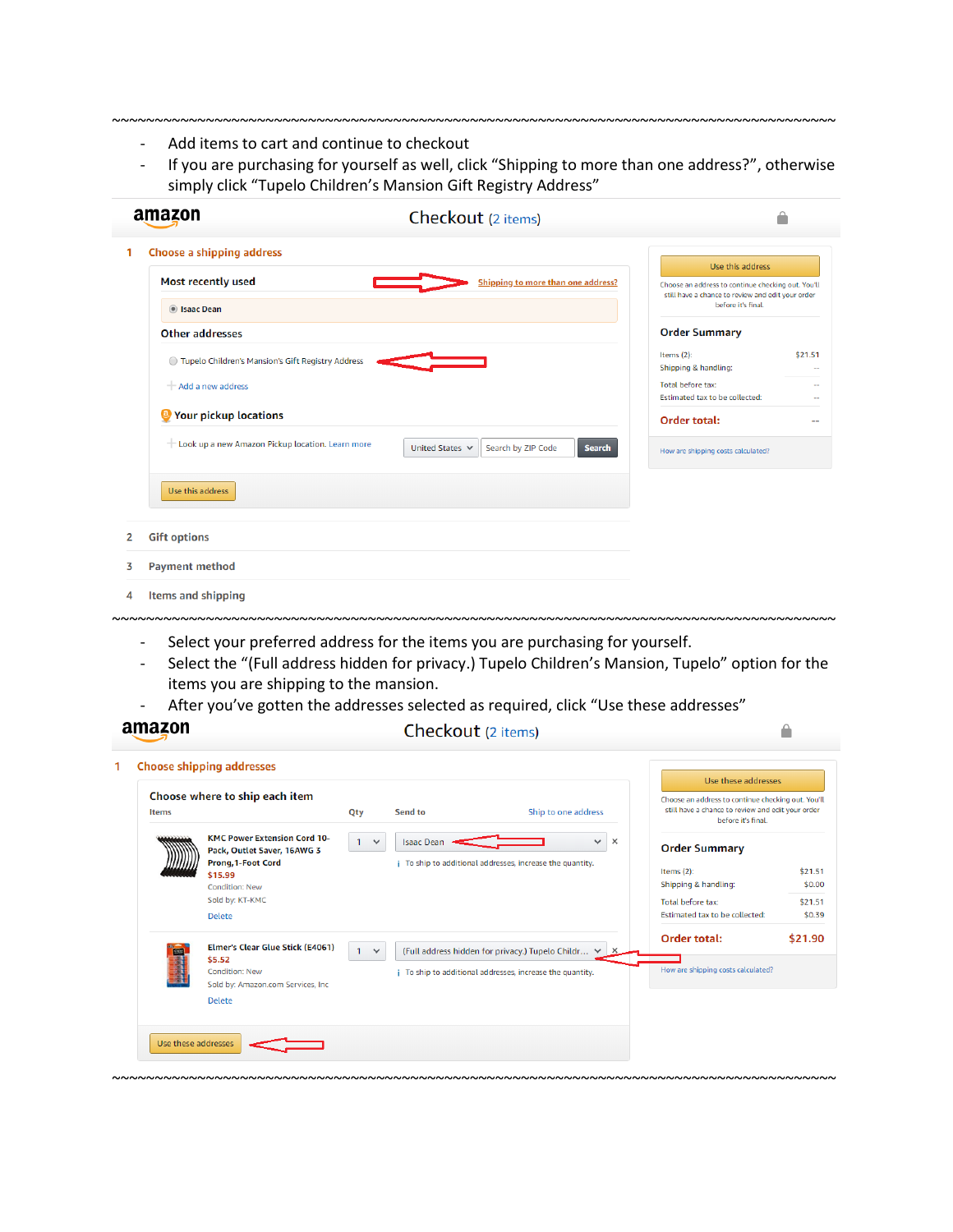- Continue with checkout as usual. Be sure to use the "gift options" and add that you are a member of Lighthouse Tabernacle to the Gift Message.
- Before placing your order, double check the shipping addresses are correct on your items.
- Place your order.<br>4 Review items and shipping
- 



#### Mattel Games UNO: Flip (Tin Box)

 $\boxdot$  Gift Receipt

Prices will be hidden on the receipt.





### **Gift Message**

Printed on the gift receipt.

Hi, Enjoy your gift! From Isaac Dean of Lighthouse Tabernacle, Sulphur

169 characters - 5 lines

Save gift options and continue Cancel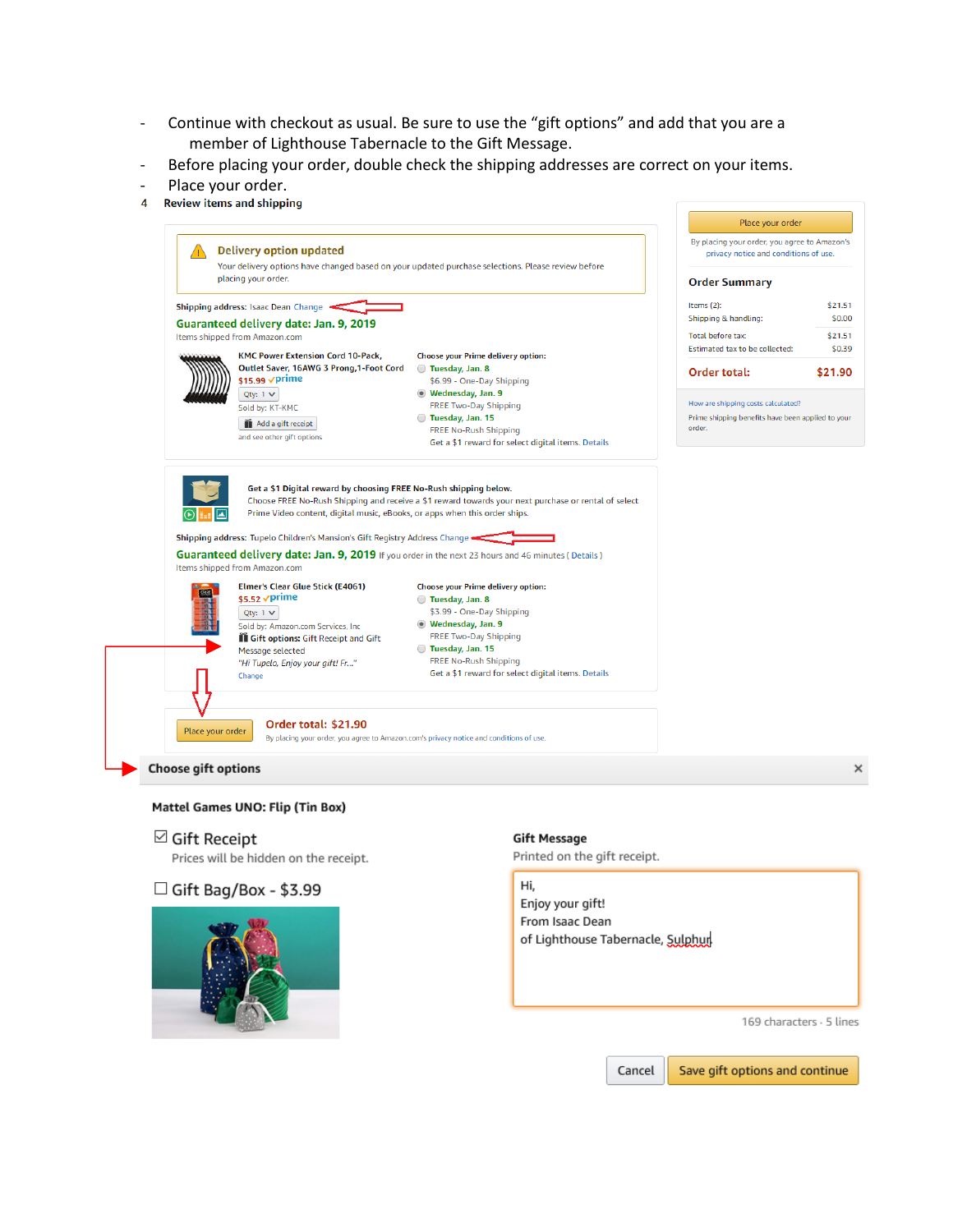

## **Steps for supporting the Tupelo Children's Mansion on Amazon Smile**

Go to Amazon Smile and log in using your usual Amazon credentials.

Click on "Get Started" to select a charity you would like your shopping to support.



~~~~~~~~~~~~~~~~~~~~~~~~~~~~~~~~~~~~~~~~~~~~~~~~~~~~~~~~~~~~~~~~~~~~~~~~~~~~~~~~~~~~~

~~~~~~~~~~~~~~~~~~~~~~~~~~~~~~~~~~~~~~~~~~~~~~~~~~~~~~~~~~~~~~~~~~~~~~~~~~~~~~~~~~~~~ ~~~~~~~~~~~~~~~~~~~~~~~~~~~~~~~~~~~~~~~~~~~~~~~~~~~~~~~~~~~~~~~~~~~~~~~~~~~~~~~~~~~~~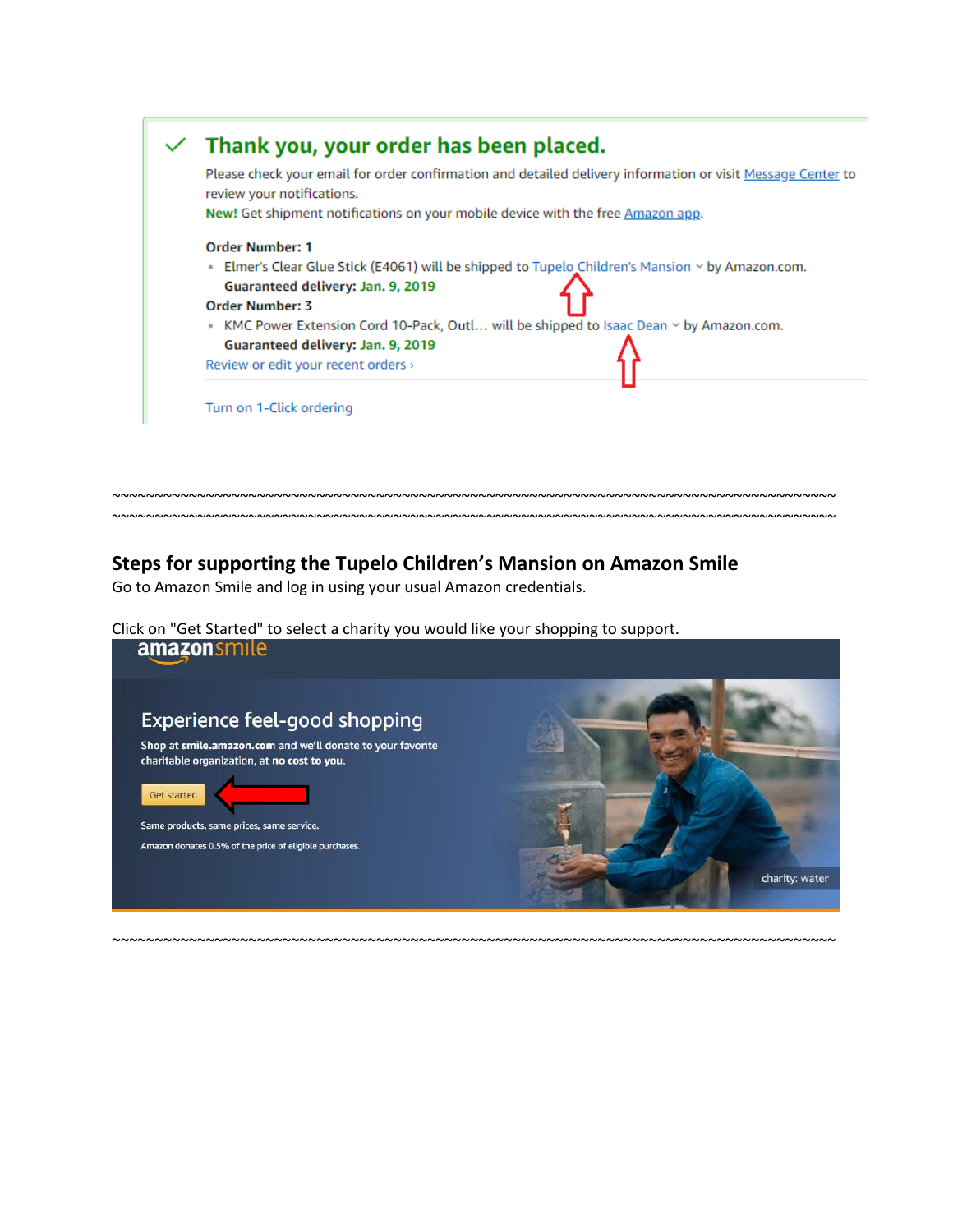Type "Tupelo Children's Mansion" in the search bar and click "Search".

| Start by picking your charity    | Search from over a million local and national charities, like animal shelters, school groups, and religious organizations. |                              |
|----------------------------------|----------------------------------------------------------------------------------------------------------------------------|------------------------------|
| <b>Tupelo Children's Mansion</b> | Search                                                                                                                     |                              |
| Or, browse by cause              |                                                                                                                            |                              |
| Pets & Animals                   | Arts & Culture                                                                                                             | <b>Education &amp; Youth</b> |
| Environment                      | Faith & Spiritual                                                                                                          | Health                       |
| International                    | <b>Human Services</b>                                                                                                      | Veteran                      |
|                                  | Only shopping at smile.amazon.com supports charity.                                                                        |                              |

~~~~~~~~~~~~~~~~~~~~~~~~~~~~~~~~~~~~~~~~~~~~~~~~~~~~~~~~~~~~~~~~~~~~~~~~~~~~~~~~~~~~~

Once it finds TCM, click "Select" to choose it as your charity.

| Welcome > Select your charity > Search results |                                                                                            |                                                                                           |    |                                                |                            |
|------------------------------------------------|--------------------------------------------------------------------------------------------|-------------------------------------------------------------------------------------------|----|------------------------------------------------|----------------------------|
|                                                |                                                                                            | Search                                                                                    | 읆  | Code.org<br>About $\sim$                       | Select                     |
|                                                | Sort by:                                                                                   | Relevance $\vee$<br>Select                                                                | 零裂 | <b>The Humane Society of</b><br>d States       | Select                     |
|                                                |                                                                                            |                                                                                           |    | <b>Fisher House Foundation</b><br>About $\sim$ | Select                     |
| Next $\rightarrow$                             |                                                                                            |                                                                                           |    | <b>Alzheimer's Association</b><br>About $\sim$ | Select                     |
|                                                |                                                                                            |                                                                                           |    | <b>The Nature Conservancy</b><br>About $\sim$  | Select                     |
|                                                | <b>Tupelo Children's Mansion</b><br>Children's and Youth Services<br>$\leftarrow$ Previous | Our mission is to offer healing and hope through the love of Jesus Christ to c See more v |    |                                                | <b>Spotlight Charities</b> |

Click the check box and then click "Start Shopping".